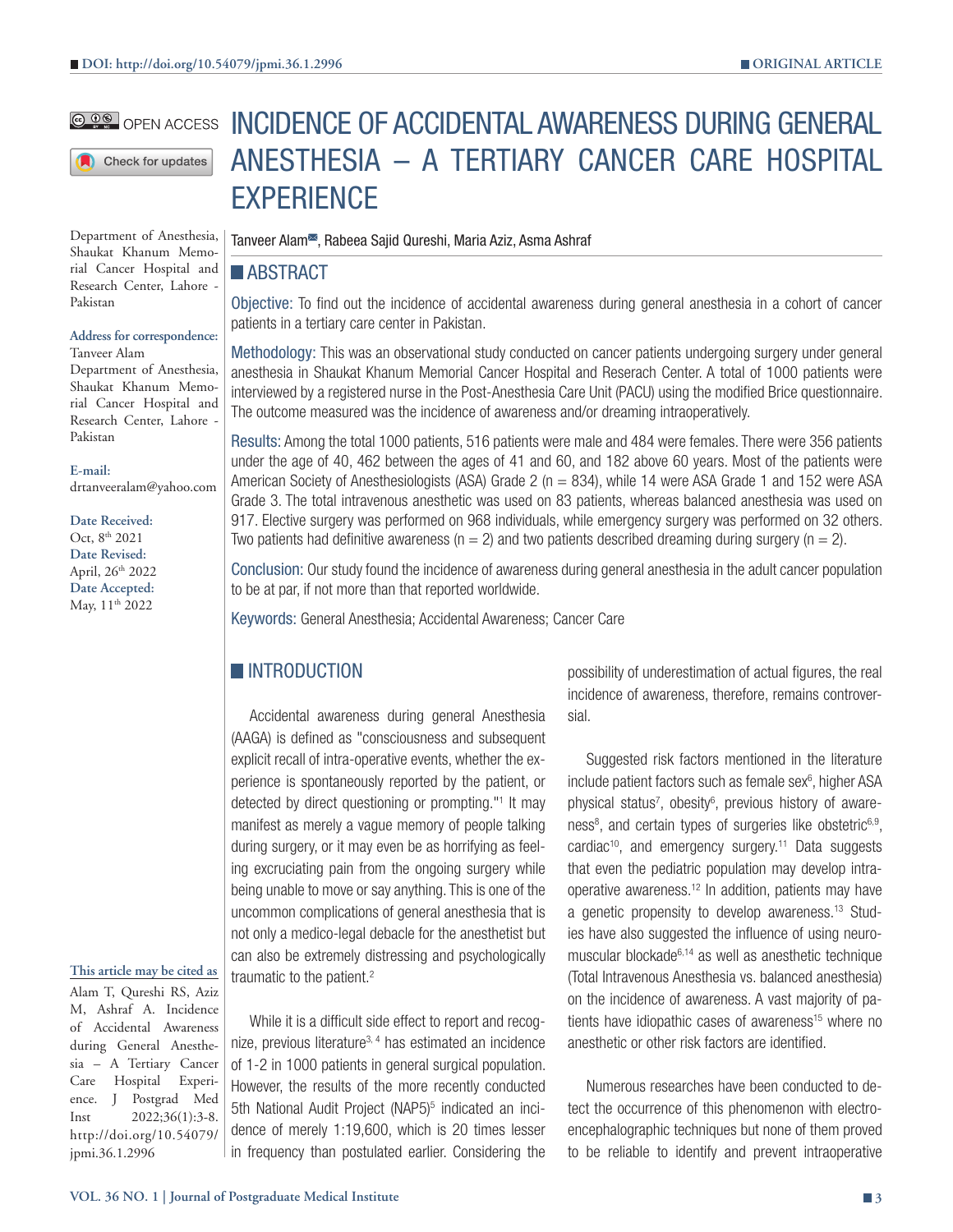awareness. To establish awareness postoperatively, the Brice questionnaire<sup>16</sup> was developed initially and then was modified by Abouleish and Taylor<sup>17</sup> as the original did not distinguish awareness from dreaming.

This study was initiated to detect the incidence of AAGA and to identify the possible risk factors associated with its occurrence. This was particularly important due to a lack of data in this specific population subset in Pakistan.

# **METHODOLOGY**

This was a cross-sectional study done at Department of Anesthesia Shaukat Khanum Memorial Cancer Hospital and Reserach Center Lahore - Pakistan. Based on the previously estimated  $3,4$  incidences of 0.1%, a sample size of 995 patients was calculated, assuming a precision of 0.02% and a 99% confidence interval. A total of 1000 patients were enrolled to account for missing data, drop-outs, and/or losses to follow-up.

We started including adult cancer patients undergoing elective or emergency surgery under general anesthesia from June 2021 and the enrollment continued until our sample size of 1000 patients was achieved i.e., until September, 2021.

Patients were excluded if they were under the age of 12 years, had ongoing psychiatric medication, or altered sensorium. Patients who died or required postoperative mechanical ventilation in the perioperative period were also excluded.

Intraoperatively, the conduct of general anesthesia was according to standard clinical practice. Monitoring included invasive or non-invasive blood pressure, pulse oximeter, ECG, end-tidal carbon dioxide concentration as well as end-tidal anesthetic concentration (ETAC) where required. Entropy or Bispectral index (using the BISTM Complete 4-Channel

Monitoring System) was used when Total Intravenous Anesthesia (TIVA) was employed.

Some patients received balanced anesthesia i.e. intravenous induction with or without muscle relaxant and maintenance with inhalational anesthetics. Others received TIVA with target-controlled infusion (TCI) of Propofol for induction as well as maintenance. Analgesia included Fentanyl, Paracetamol, and/or Morphine as required. Peripheral or central neuraxial blocks were used where warranted.

The choice of anesthetic modality and drugs was as per the patient's condition and the attending anesthetist's discretion. The opted plan was, however, mentioned on record.

### Protocol for Detection and Follow-up of patients with AAGA

All the patients were interviewed postoperatively by a registered nurse at the time of discharge from the PACU using a simple structured questionnaire using a few questions from Brice et al.<sup>16, 17, 18</sup> They were asked if they had a history of awareness during any previous anesthetic and whether or not they had any disturbing dreams or recalled any intra-operative events during the current operation.

#### Table 1: Descriptive data of studied groups

| Parameter                                                     |                  | Number (%)  |
|---------------------------------------------------------------|------------------|-------------|
| Gender                                                        | Male             | 516 (51.6%) |
|                                                               | Female           | 484 (48.4%) |
|                                                               | $<$ 40 Years     | 356 (35.6%) |
| Age                                                           | $41 - 60$ Years  | 462 (46.2%) |
|                                                               | $>60$ Years      | 182 (18.2%) |
| Grades as per the American Society of Anesthesiologists (ASA) | ASA <sub>1</sub> | $14(1.4\%)$ |
|                                                               | ASA <sub>2</sub> | 834 (83.4%) |
|                                                               | ASA <sub>3</sub> | 152 (15.2%) |
|                                                               | ASA 4            | <b>NIL</b>  |
|                                                               | ASA <sub>5</sub> | <b>NIL</b>  |

Those with the suspected occurrence of awareness during the primary interview then underwent a structured interview by the primary investigator 7 days after surgery using the Brice questionnaire to confirm the finding and to classify the incident as possible or definitive. Patients were requested to describe details of the episode including visual, auditory, movement, or pain perception. Moreover, they explained the possible cause(s) of the awareness and offered psychological support and treatment, as required.

Intraoperative anesthetic data recorded on our pre-designed study proforma was also analyzed for evaluating possible risk factors contributing to the occurrence of awareness.

The collected data were analyzed with Statistical Package for the Social Sciences® (SPSS Inc., Chicago, IL, USA.), version 23.0. Descriptive data, anesthetic modality, and type of surgery were described in numbers and percentages. Thereafter, patients were evaluated concerned knowing high risk factors (categorical variables) such as female gender, previous history of awareness, etc. Those with the incidence of awareness were compared with the remaining number of patients using the  $\leq$  Fisher's exact test (two-sided). A p-value 0.05 was considered significant.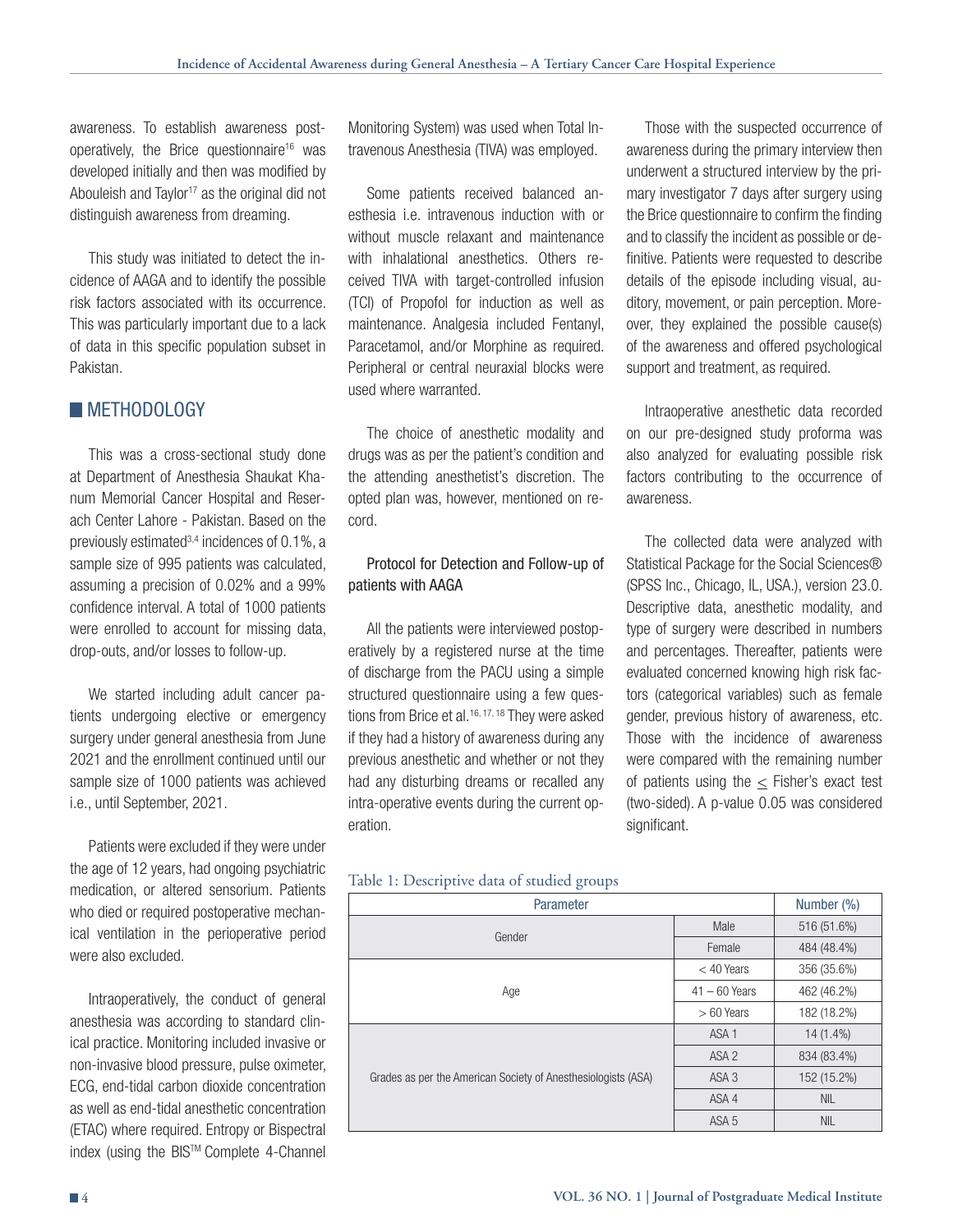#### Table 2: Anesthetic and surgery characteristics (n = 1000)

| Parameter              |                              | Number (%)  |
|------------------------|------------------------------|-------------|
|                        | Total Intravenous Anesthesia | 83 (8.3%)   |
| Anesthetic technique   | <b>Balanced Anesthesia</b>   | 917 (91.7%) |
| Modality               | Elective                     | 968 (96.8%) |
|                        | Emergency                    | 32 (3.2%)   |
| <b>Type of Surgery</b> | <b>Breast</b>                | 260 (26%)   |
|                        | Gastrointestinal surgery     | 174 (17.4%) |
|                        | Gynecological surgery        | 40 (4%)     |
|                        | Hepatobiliary surgery        | 27 (2.7 %)  |
|                        | Maxillofacial/otolaryngology | 67 (6.7%)   |
|                        | Neurosurgery                 | 38 (3.8%)   |
|                        | Orthopedic                   | 39 (3.9%)   |
|                        | Thoracic surgery             | 14 (1.4%)   |
|                        | Thyroid/Parathyroid          | 38 (3.8%)   |
|                        | Urology                      | 303 (30.3%) |

#### Table 3: Key characteristics of two identified AAGA cases

| Case #                                   |                                                                     | 2                                                                    |  |
|------------------------------------------|---------------------------------------------------------------------|----------------------------------------------------------------------|--|
| Surgery                                  | Right hip disarticulation (osteosarcoma)                            | Left breast lumpectomy $+$ axillary lymph<br>node dissection         |  |
| Age (years)                              | 12                                                                  | 39                                                                   |  |
| American Society of<br>Anesthesiologists | $\overline{2}$                                                      | $\overline{2}$                                                       |  |
| Pre-existing risk<br>factors             | <b>NIL</b>                                                          | Prior history of awareness                                           |  |
| Premedication                            | <b>NIL</b>                                                          | <b>NIL</b>                                                           |  |
| Anesthetic                               | Propofol Total Intravenous Anesthesia                               | Propofol Total Intravenous Anesthesia                                |  |
| Neuromuscular block                      | Atracurium                                                          | Atracurium                                                           |  |
| <b>BIS</b> target reading                | $40 - 60$                                                           | $40 - 60$                                                            |  |
| Surgery duration                         | 4 hours, 30 minutes                                                 | 1 hour, 40 minutes                                                   |  |
| Awareness report                         | On direct questioning, with agitation                               | Spontaneous                                                          |  |
| Perception                               | Conversations between surgical staff,<br>tactile sensation, no pain | Pain, tactile sensation of incision, inability to<br>move or breathe |  |

### Table 4: Analysis of different risk factors for developing AAGA, when compared to 2 patients who developed awareness

|                               | <b>Report (Proportion)</b> | p-value  |
|-------------------------------|----------------------------|----------|
| Female Gender                 | 484 (48.4%)                | 0.17     |
| Prior History of Awareness    | $2(0.2\%)$                 | $0.02*$  |
| Total Intravenous Anesthesia  | 25 (2.5%)                  | $0.001*$ |
| Use of Benzodiazepines        | 383 (38.3%)                | 0.52     |
| Use of Neuromuscular blockade | 613 (61.3%)                | 0.26     |
| <b>Emergency Surgery</b>      | 32 (3.2%)                  | 1.0      |
| <b>Emergency Surgery</b>      | 32 (3.2%)                  | 1.0      |

 $*$  *P*-value  $\leq$  0.05. Analyzed using Fisher's exact test.

# **RESULTS**

Descriptive statistics of the patients are briefed in Table 1 while Table 2 depicts the anesthetic technique and proportion of the types of surgeries.

From the available data, we identified two patients with definitive awareness i.e. an incidence of 0.2%. Their characteristics are summarized in Table 3. Both patients were debriefed about the incident postoperatively and offered psychological support but they refused and did not report any lasting emotional or psychological distress in subsequent interviews.

Patients that developed awareness were younger (mean age 26±18.3) compared to the rest of the population (mean age 46.9±14.4). However, this difference was not statistically significant (p-value  $= 0.41$ ).

ASA status and type of surgery had no significant relationship with the incidence of awareness (p-value  $= 0.81$  and 0.17 respectively).

Table 4 illustrates a detailed report and analysis of patients grouped in high-risk factor variables and their respective significance when compared to patients who developed awareness.

Furthermore, two patients (0.2%) reported unpleasant dreaming intraoperatively. Both were given balanced anesthesia: induction with Propofol, and maintenance with Sevoflurane and Atracurium for neuromuscular blockade. Interestingly, both were also pre-medicated with Midazolam. They could recall their dreams but not any intraoperative events. None of them agreed to receive any psychological assistance.

# **DISCUSSION**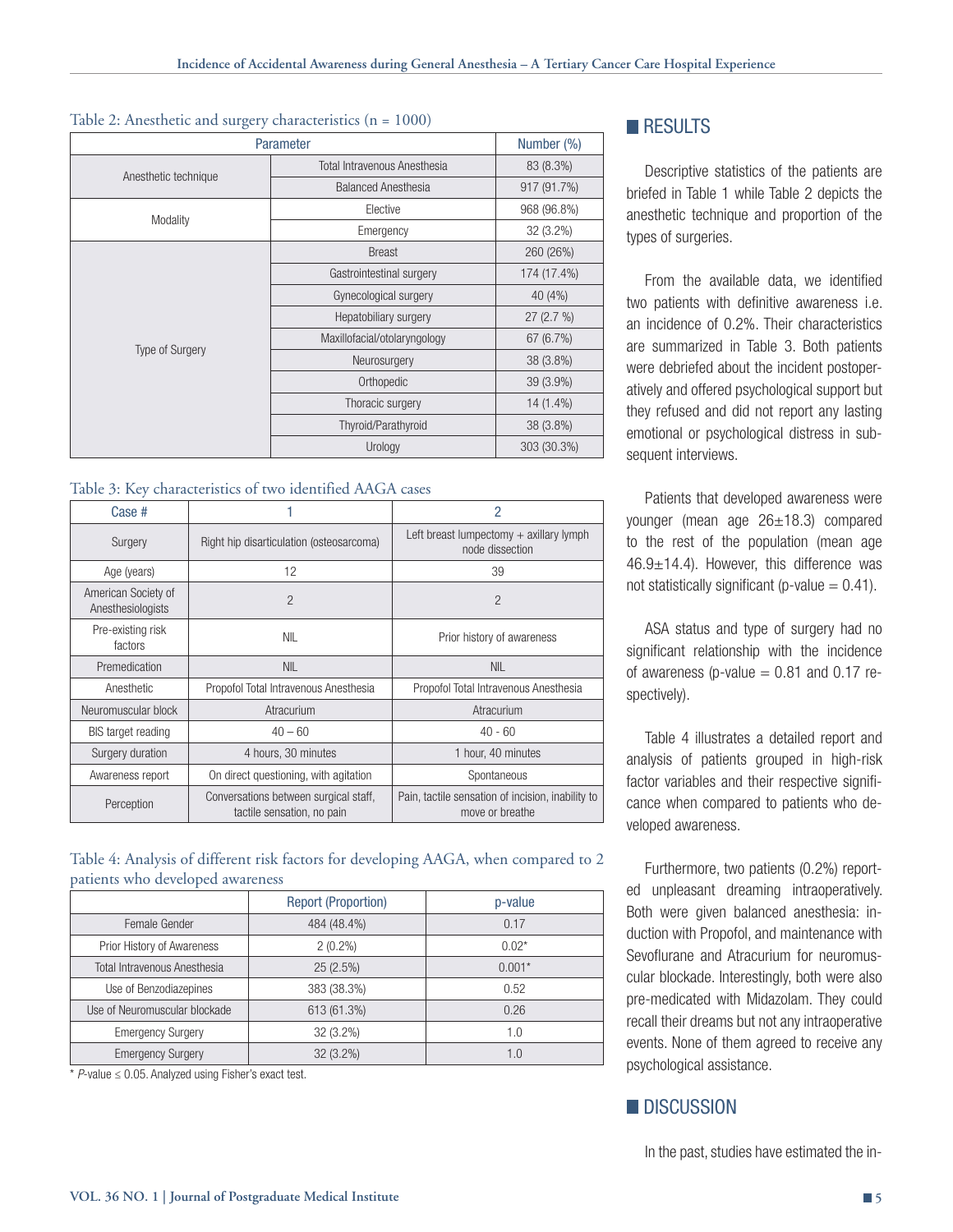cidence of Accidental Awareness during General Anesthesia (AAGA) to be 1-2 in 1000 patients.2,19 Other studies done in China, Spain, and Brazil have even reported incidences of definitive awareness as high as 0.41%, 1% and 2.5%, respectively.<sup>15,20,21</sup> In the literature review, several risk factors have been identified viz. female gender; young age; history of AAGA; rapid sequence induction; use of neuromuscular blockers; emergencies; and obstetric, cardiac or thoracic surgeries. $5, 22$ According to some, extensive surgery in oncological patients may also make them more prone to develop awareness due to accumulation of multiple causative factors at once e.g. massive blood loss or one lung ventilation<sup>15</sup>. In some patients, it may even occur despite adequate anesthesia and in absence of any risk factors.

In our study population, the patients who reported AAGA ( $n = 2$ ) had several of these independent risk factors i.e., both the patients were young (< 40-years old), females, and cancer patients. Both patients received neuromuscular blockade and Total Intravenous Anesthesia (TIVA), which are both known to cause awareness when compared with balanced anesthesia using halogenated anesthetics with ETAC measurement.<sup>5,</sup> <sup>15</sup> Additionally, one of these patients had a history of awareness during a previous anesthetic. Of these, TIVA and a positive history of awareness showed a statistically significant relationship with the incidence of awareness during our analysis.

It is complicated to identify the occurrence of AAGA due to possible shortcomings in the anesthetic system not alarming the attending anesthetists of such an event. It may also be overlooked by the patient resulting in their failure to report it spontaneously. We used a structured interview for explicit recall of intraoperative events and detection of AAGA. This served as a strength of our study since such an interviewing scheme is a strongly preferred methodology for correctly estimating the incidence of awareness. This has been previously demonstrated by Mashour et al. who described a five-fold difference in the incidence of awareness while comparing two strategies of assessment: 0.1% in patients that underwent structured interviews with direct questions vs. 0.02% in routine quality assurance approach conducted on the first postoperative day, inquiring about any troubles during anesthesia.<sup>23</sup>

In addition, we used few questions from the Brice questionnaire<sup>16</sup> for the interviews that have formerly been used in various studies<sup>4, 18, 24</sup> to minimize any subjective bias. To further eliminate bias by anesthetists, our initial interviews were carried out by an RN that was not involved in the anesthetic management of the patient intraoperatively.

Another strength of our study is that we incorporated a delayed re-interview into our study design and this approach is also known to detect cases more efficiently.<sup>9,24,25</sup>

A potential limitation of our study was a deficit in data collection. In earlier literature, the use of a BIS monitoring system had been shown to reduce the risk of awareness by 82%.25 While both our awareness cases involved TIVA with BIS monitoring, our pro forma did not include a record of intraoperative BIS readings since our main outcome to be measured was the incidence of accidental awareness. Our results were more consistent with those reported by Avidan et al. in their B-Unaware trial followed by the Bispectral Index or Anesthetic Gas to Reduce Explicit Recall (BAG-RECALL) trial, which invalidated the superiority of Bispectral Index (BIS) monitoring over end-tidal anesthetic concentration (ETAC) monitoring in preventing awareness.26,27,28 Similar findings were outlined by Lewis et al. who noted no difference in the incidence of awareness between BIS or ETAC-quided anesthesia.<sup>29</sup> Our shortcoming may, therefore, be considered trivial since recent evidence to suggests that awareness may occur despite the maintenance of BIS and ETAC values.30

While on one hand, one may generalize our results into their everyday anesthetic practice considering that our study involved no change in routine clinical practice, on the other hand, the results may not be hypothesized for all surgical populations since the study took place specifically in the cancer population.

Nonetheless, we suggest that it is imperative to identify patients at high risk for developing this harrowing complication and subsequently, improve anesthetic preparation (e.g., equipment and drug checking) and apply appropriate strategies such as maintaining ETAC, neuromuscular monitoring, and anesthetic depth monitoring (with BIS or Entropy, etc.) to curb the incidence of intraoperative awareness thereby preventing serious psychological outcomes.

### CONCLUSION

Our study found the incidence of awareness during general anesthesia in the adult cancer population to be at par, if not more than that reported worldwide.

## **REFERENCES**

- 1. Tasbihgou SR, Vogels MF, Absalom AR. Accidental awareness during general anesthesia-a-narrative review. Anaesthesia. 2018;73(1):112-22. DOI: 10.1111/anae.14124
- 2. Vulser H, Lebeau G. Post-traumatic stress disorder following intraoperative awareness. General Anesthesia Research. 2019:97-107. DOI: 10.1007/978-1-4939-9891-3\_5 1.
- 3. Walker EMK, Bell M, Cook TM, Grocott MPW, Moonesinghe SR. Patient-reported outcome of adult perioperative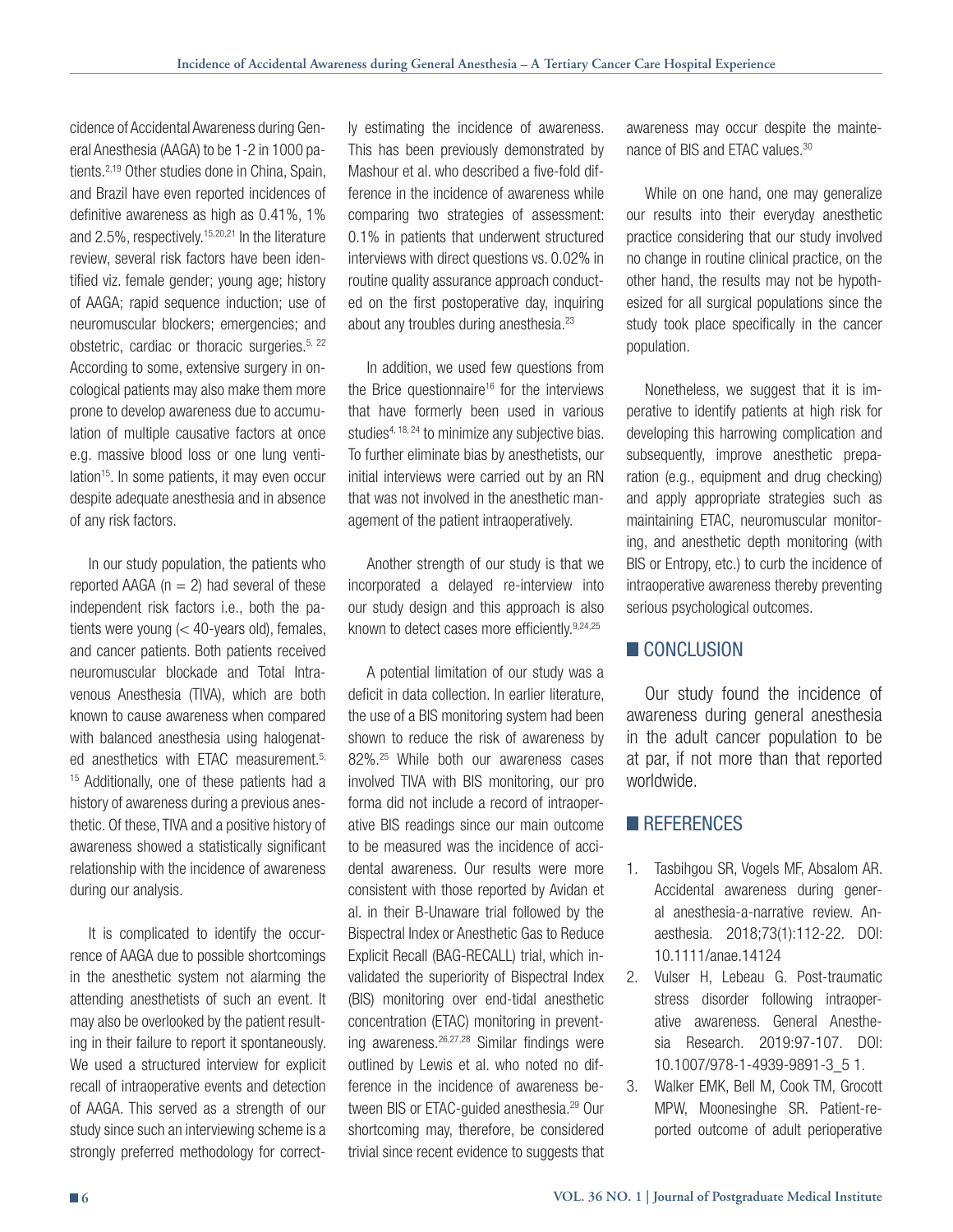anaesthesia in the United Kingdom: a cross-sectional observational study. Br J Anaes. 2016;117(6):758-66. DOI: 10.1093/bja/aew381

- 4. Sebel PS, Bowdle TA, Ghoneim MM, Rampil INHJ, Padilla RE, Gan TJ, et al. The incidence of awareness during anesthesia: a multicenter United States study: Anesth Analg. 2004;99(3):833-39. DOI: 10.1213/01. ANE.0000130261.90896.6C
- 5. Pandit JJ, Andrade J, Bogod DG, Hitchman JM, Jonker WR, Lucas N, et al. 5th National Audit Project (NAP5) on accidental awareness during general anaesthesia: summary of main findings and risk factors. Br J Anaes. 2014;113(4):549-59. DOI: 10.1093/ bja/aeu313
- 6. Kim MC, Fricchione GL, Akeju O. Accidental awareness under general anaesthesia: Incidence, risk factors, and psychological management. BJA Educ. 2021;21(4):154-61. DOI: 10.1016/j. bjae.2020.12.001
- 7. Ranta S, Ranta V, Aromaa U. The claims of compensation for awareness with recall during general anaesthesia in Finland. Acta Anaesthesiol Scand. 1997;41(3):356-59. DOI: 10.1111/ j.1399-6576.1997.tb04698.x
- 8. Aranake A, Gradwohl S, Ben-Abdallah A, Lin N, Shanks A, Helsten DL, et al. Increased risk of intraoperative awareness in patients with a history of awareness. Anesthesiology. 2013;119(6):1275-83. DOI: 10.1097/ ALN.0000000000000023
- 9. Odor PM, Bampoe S, Lucas DN, Moonesinghe SR, Andrade J, Pandit JJ, et al. Pan-London Peri-operative Audit and Research Network (PLAN), for the DREAMY Investigators Group. Incidence of accidental awareness during general anaesthesia in obstetrics: a multicentre, prospective cohort study. Anaesthesia. 2021;76(6):759-76. DOI: 10.1111/ anae.15385
- 10. Ranta SOV, Herranen P, Hynynen M. Patients' conscious recollections from cardiac anesthesia. J Cardiothorac Vasc Anesth. 2002;16(4):426-30. DOI: 10.1053/jcan.2002.125149
- 11. Njue CW, Kinyungu NM. Perioperative awareness after anesthesia: a case report. Open J Anesthesiol. 2021;11(05):149-55. DOI: 10.4236/ ojanes.2021.115014
- 12. Lee AC, Redding AT, Tjia I, Rana MS, Heitmiller E. Self-reported awareness during general anesthesia in pediatric patients: A study from Wake Up Safe. Pediatr Anaesth. 2021;31(6):676-85. DOI: 10.1111/pan.14176
- 13. Sleigh JW, Leslie K, Davidson AJ, Amor DJ, Diakumis P, Lukic V, et al. Genetic analysis of patients who experienced awareness with recall while under general anesthesia. Anesthesiology. 2019;131(5):974-82. DOI:10.1097/ ALN.0000000000002877
- 14. Deis AS, Schnetz MP, Ibinson JW, Vogt KM. Retrospective analysis of cases of intraoperative awareness in a large multi-hospital health system reported in the early postoperative period. BMC Anesthesiol. 2020;20(1):62. DOI:10.1186/s12871-020-00974-3
- 15. Errando CL, Sigl JC, Robles M, Calabuig E, García J, Arocas F, et al. Awareness with recall during general anaesthesia: a prospective observational evaluation of 4001 patients. Br J Anaesth. 2008;101(2):178-85. DOI: 10.1093/ bja/aen144
- 16. Brice DD, Hetherington RR, Utting JE. A simple study of awareness and dreaming during anaesthesia. Br J Anaesth. 1970;42(6):535-42. DOI: 10.1093/ bja/42.6.535
- 17. Abouleish E, Taylor FH. Effect of morphine-diazepam on signs of anesthesia, awareness, and dreams of patients under N2O for cesarean section. Anesth Analg. 1976;55(5):702-5. DOI: 10.1213/00000539-197609000-

00019

- 18. Cascella M, Fusco R, Caliendo D, Granata V, Carbone D, Muzio MR, et al. Anesthetic dreaming, anesthesia awareness and patient satisfaction after deep sedation with propofol target controlled infusion: A prospective cohort study of patients undergoing day case breast surgery. Oncotarget. 2017;8(45):79248-56. DOI: 10.18632/ oncotarget.17238
- 19. Lennmarken C, Bildfors K, Enlund G, Samuelsson P, Sandin R. Victims of awareness: Victims of awareness. Acta Anaesthesiol Scand. 2002;46(3):229- 31. DOI: 10.1034/j.1399-6576.2002. t01-1-460301.x
- 20. Xu L, Wu AS, Yue Y. The incidence of intra-operative awareness during general anesthesia in China: a multi-center observational study. Acta Anaesthesiol Scand. 2009;53(7):873-82. DOI: 10.1111/j.1399-6576.2009.02016.x
- 21. Silva D, Squeff N. Awareness Brazil incidence of intraoperative awakening in a prospective study of 1259 cases. J Anesth Crit Care. 2014;1:00019. DOI:10.15406/jaccoa.2014.01.00019
- 22. Ghoneim MM, Block RI, Haffarnan M, Mathews MJ. Awareness during anesthesia: risk factors, causes and sequelae: a review of reported cases in the literature. Anesth Analg. 2009;108(2):527-35. DOI: 10.1213/ ane.0b013e318193c634
- 23. Mashour GA, Kent C, Picton P, Ramachandran SK, Tremper KK, Turner CR, et al. Assessment of intraoperative awareness with explicit recall: a comparison of 2 methods. Anesth Analg. 2013;116(4):889-91. DOI: 10.1213/ ANE.0b013e318281e9ad
- 24. Sandin RH, Enlund G, Samuelsson P, Lennmarken C. Awareness during anaesthesia: a prospective case study. Lancet. 2000;355(9205):707-11. DOI: 10.1016/S0140-6736(99)11010-9
- 25. Myles PS, Leslie K, McNeil J, Forbes A,